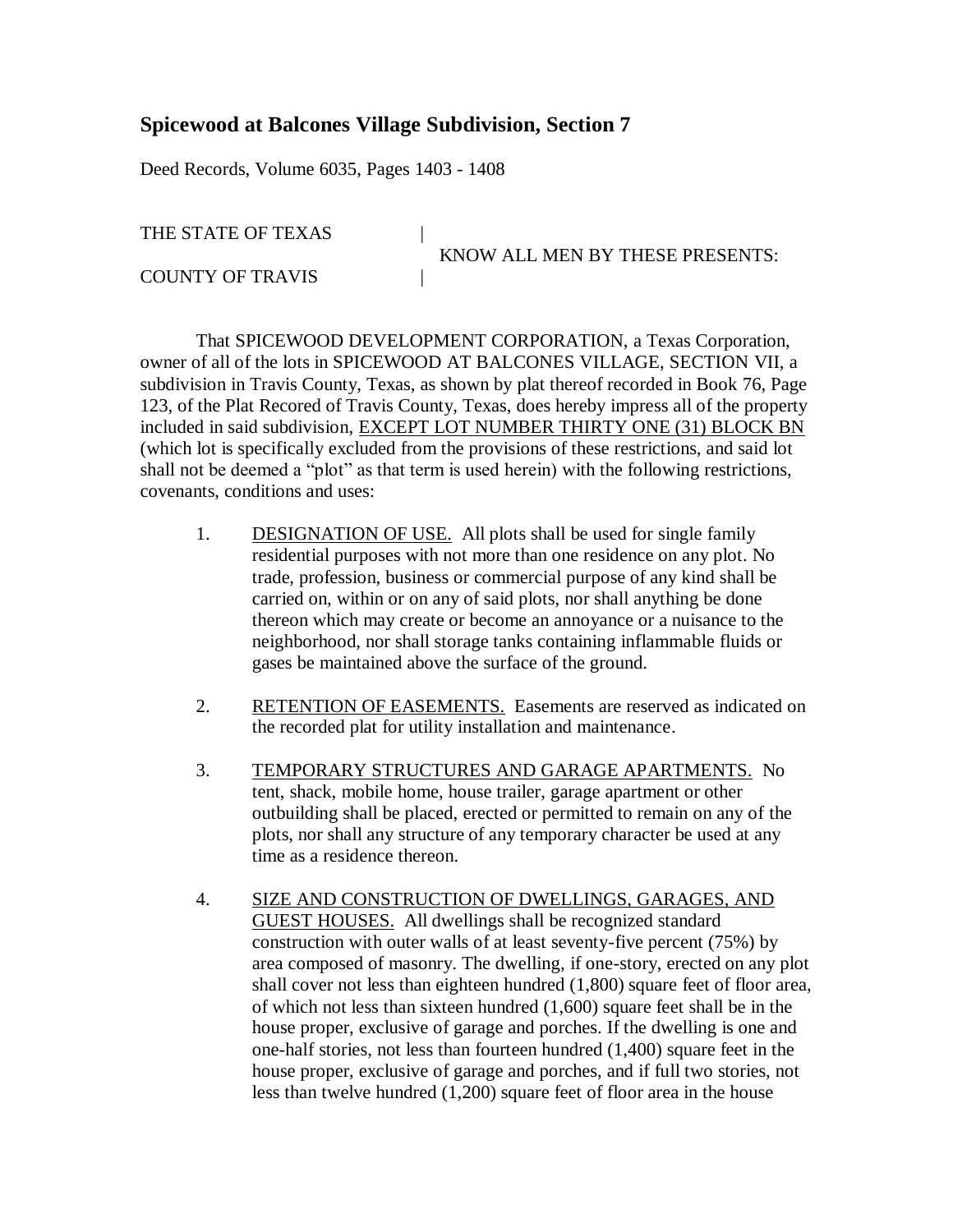proper, exclusive of garage and porches. A separate garage building, servants' quarters of one-story, or a one-story guest house not to exceed six hundred (600) square feet of floor area will be permitted, provided that such structure or structures be attached to the main residence by common wall or by a covered passageway, and the outer walls of such structure shall be the same construction and percentage by area of masonry as the main dwelling, provided that all such garages shall not front or have the automobile passage opening face the front of the plot and the main dwelling be substantially completed prior to erection of such structures, and provided further that all other restrictions, covenants, conditions and uses herein are complied with.

- 5. MINIMUM PLOT SIZE. No structure shall be erected or placed on any plot which plot has an average width of less than eighty (80) feet, nor shall any plot be resubdivided into plots, any one of which shall have a width of less than eighty (80) feet at the front property line. For the purpose of these restrictions, a "plot" shall consist of a lot or lots having contiguous frontage and an average width of not less than eighty (80) feet. Notwithstanding the foregoing, any plot as now subdivided and delineated on the plat of said subdivision shall be considered a plot, EXCEPT SAID LOT NO. 31, BLOCK BN.
- 6. SET-BACK, FRONT LINE AND REAR LINE. No structure shall be located or erected on any plot nearer to the front plot line than as indicated by the "building line" shown on the recorded plat of said subdivision nor nearer than five (5) feet to any side plot line except that the total combined set-back from both sides shall in no event be less than fifteen (15) feet nor nearer than thirty-five (35) feet to the rear plot line unless first approved by the architectural committee.
- 7. ORNAMENTAL STRUCTURES, FENCES, WALLS AND APPURTENANCES. No wire type fence of any description shall be permitted to be erected or maintained on any plot, nor shall any fence, wall or hedge be maintained forward of the front wall line of the respective dwelling except retaining walls of not over six (6) inches above plot grade.

Ornamental structures, fences and walls are permitted subject to approval in writing of the architectural committee referred to under Paragraph No. 8.

No radio or television or guy wires shall be maintained on any portion of any plot forward of the front wall line of the respective dwelling.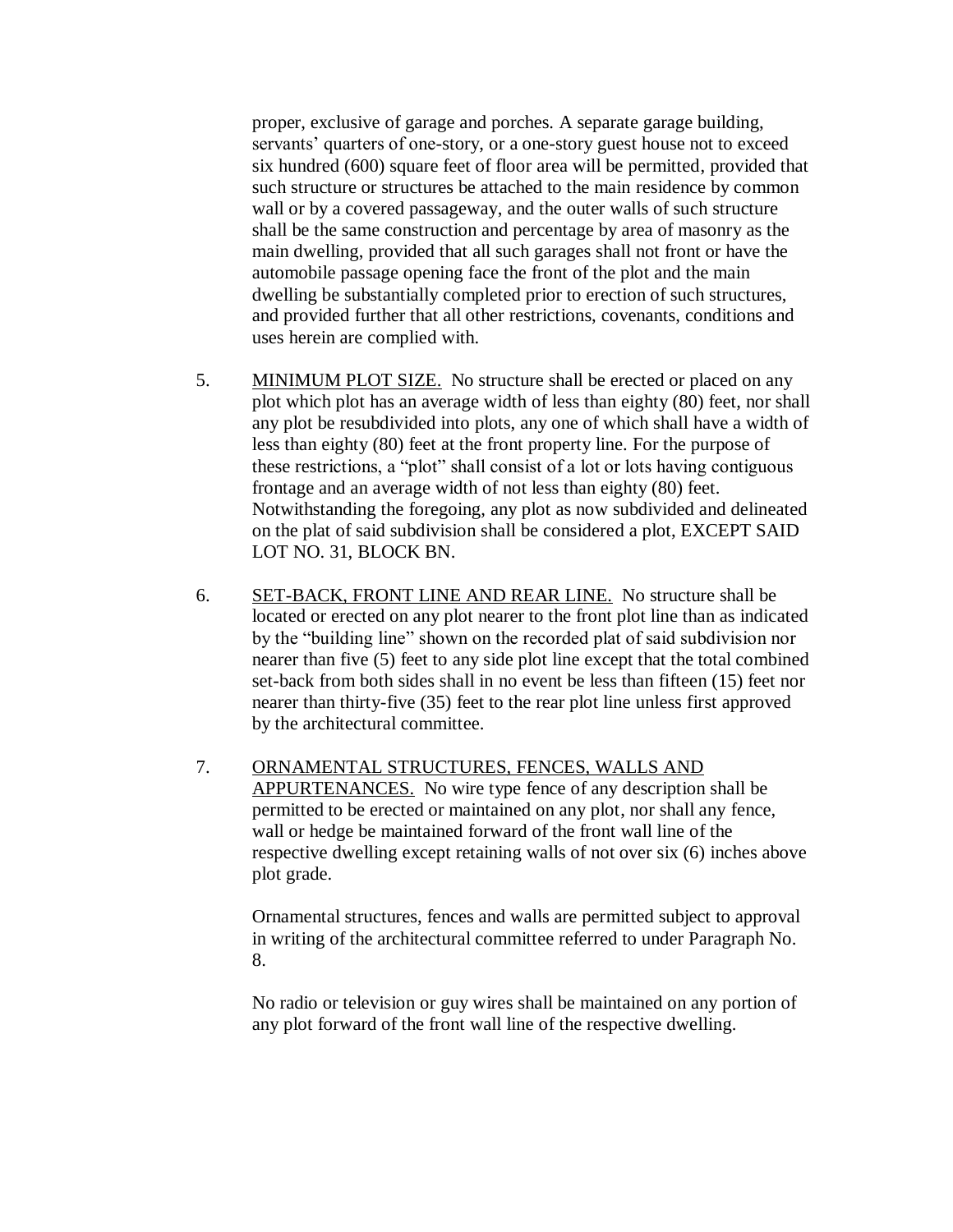No signs or other type of advertisement shall be permitted on any plot, except one sign indicating a plot is for sale shall be permitted facing the front of any plot, and one such sign facing the rear.

- 8. ARCHITECTURAL CONTROL. For the purpose of insuring the development of the subdivision as a residential area of high standards, an architectural committee composed of James H. McCullick, W. B. Cotton and Ras Redwine, reserves the right to regulate and control the dwellings or structures or other improvements placed on each plot. No dwelling, wall, fence or other structure shall be placed upon such plot until the plan therefor and the plat plan has been approved in writing by the developer or the architectural committee or by an appointee of the architectural committee. Refusal or approval of the plans and specifications by the architectural committee may be based on any ground, including purely aesthetic grounds, which in the sole and uncontrolled discretion of the architectural committee shall seem sufficient. No alterations in the exterior appearance of any dwelling or structure shall be made without like approval. No dwelling or other structure shall remain unfinished for more than one (1) year after the same has been commenced.
- 9. ANIMALS. No animals, livestock, or poultry shall be raised, bred or kept on any lot, except that cats, dogs or other household pets may be kept, provided that they are not kept, bred or maintained for any commercial purposes.
- 10. CLEANLINESS. No trash, ashes or any other refuse may be thrown or dumped on any vacant plot, park or drainage area in said subdivision, and no inoperable automobiles, appliances, discarded furniture, or similar types of articles shall be stored or kept on any plot unless such articles are enclosed and shielded from the public view by an adequate fence.
- 11. SEWAGE. No dwelling in this subdivision shall be serviced other than by a public or private sanitary system, and no dwelling shall be serviced by a septic tank.
- 12. GENERAL PROVISIONS. These provisions are hereby declared to be restrictions, conditions, covenants and uses running with the land and shall be fully binding on all persons acquiring property in SPICEWOOD AT BALCONES VILLAGE, SECTION VII, whether by descent, devise, purchase or otherwise, and every person by the acceptance of title to any plot in this subdivision shall thereby agree to abide by and fully perform the foregoing restrictions, conditions, covenants and uses which shall be binding until January 1, 1998. On and after January 1, 1998, said restrictions, conditions, covenants and uses shall be automatically extended for successive periods of ten (10) years unless changed in whole or in part by a vote of three-fourths (3/4) majority of the then owners of